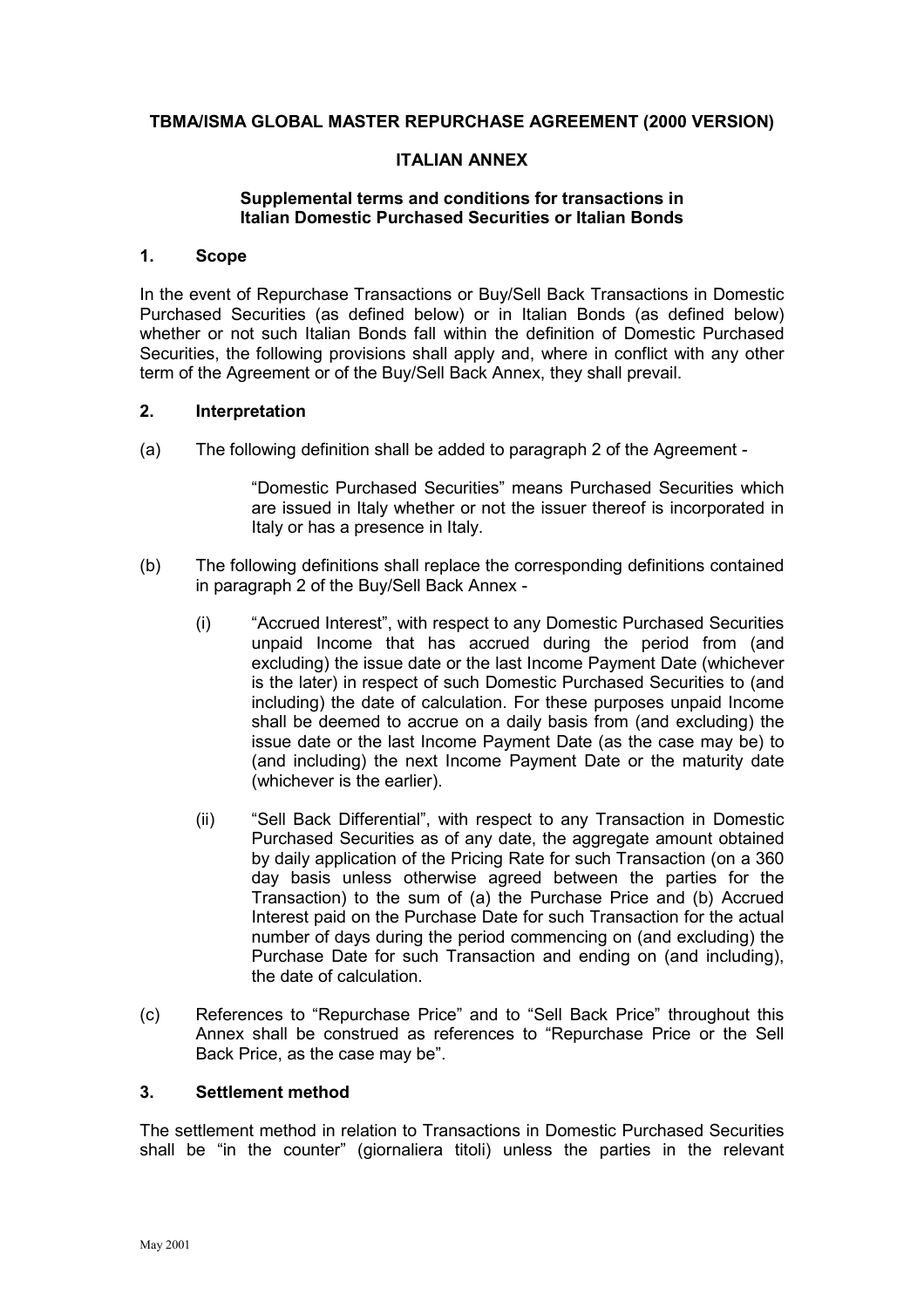Confirmation agree that such settlement method shall be "over the counter" (Conto Accentrato Titoli (CAT) copertura giornaliera) (such terms having the meanings specified in the relevant regulations issued by the Bank of Italy).

## **4. Late delivery**

- (a) In connection with a Transaction in Domestic Purchased Securities, if Seller fails to deliver Domestic Purchased Securities to Buyer on the Purchase Date or Buyer fails to deliver Securities equivalent to Domestic Purchased Securities on the Repurchase Date and Buyer or, as the case may be, Seller (the "affected party") elects to terminate the Transaction in accordance with paragraph  $10(q)(iii)$  or, as the case may be paragraph  $10(h)(iii)$  of the Agreement, the parties agree that for the purposes of paragraph 10(c) -
	- (i) if the affected party has at any time in the period beginning on the date on which the failure occurred and ending at the Default Valuation Time, purchased, whether by way of a repurchase transaction, buy and sell back transaction or otherwise, Securities forming part of the same issue and being of an identical type and description as those Purchased Securities or Equivalent Securities, the affected party shall, to the extent that it does not fall within paragraph 10(e), treat the cost of such purchase (including all Transaction Costs) as the Default Market Value of those Securities;
	- (ii) in calculating the Default Market Value, Transaction Costs incurred in connection with a purchase of Securities under paragraph 10(e)(i)(A) (aa) or (bb) shall include -
		- (aa) any costs imposed by the Bank of Italy as a result of the failure; and
		- (bb) an amount equal to interest on the amount of any deposit which the affected party is required to make with the Bank of Italy at the greater of the Pricing Rate for the relevant Transaction and EURIBOR (on a 360 day basis unless otherwise agreed by the parties to the Transaction) which shall be payable by the other party to the affected party.
- (b) If Buyer fails to deliver Equivalent Securities to Seller on the applicable Repurchase Date, Seller may by written notice to the other party, elect to adjust the Transaction in accordance with sub-paragraph (c) below.
- (c) The adjustment of a Transaction (the "Original Transaction") under this subparagraph shall be effected as follows. The Original Transaction shall be terminated on the Repurchase Date for the Original Transaction and the parties shall be deemed to enter into a new Transaction (the "Replacement Transaction") in accordance with the following provisions-
	- (i) the Purchase Date under the Replacement Transaction shall be the Repurchase Date under the Original Transaction;
	- (ii) the Purchased Securities under the Replacement Transaction shall be Securities equivalent to the Purchased Securities under the Original Transaction;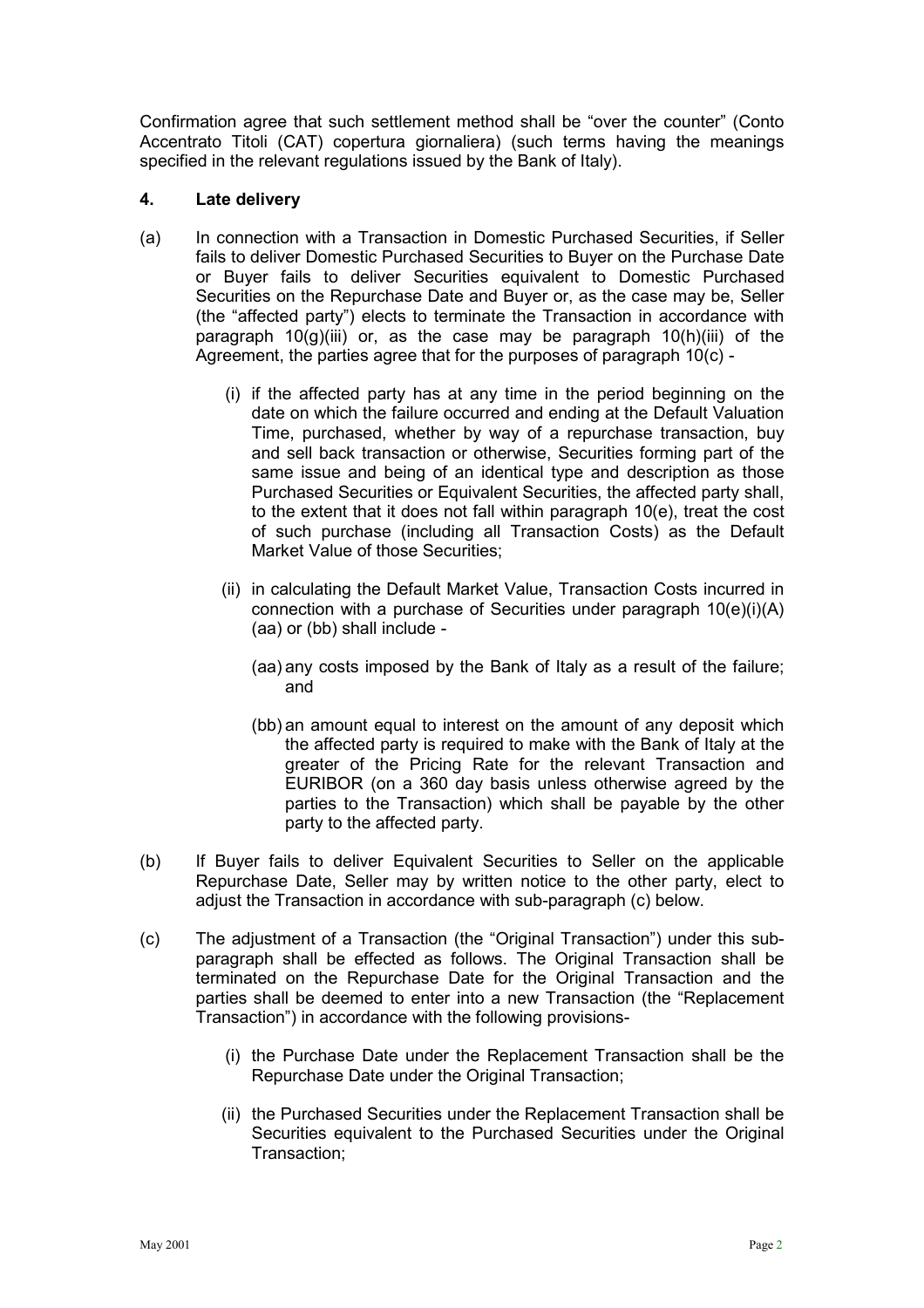- (iii) the Purchase Price under the Replacement Transaction shall, unless otherwise agreed, be the Market Value of the Purchased Securities for that Transaction on the Purchase Date for the Replacement Transaction as determined by Seller;
- (iv) the Pricing Rate under the Replacement Transaction shall, unless otherwise agreed, be minus five per cent.;
- (v) the Repurchase Date under the Replacement Transaction shall be the Business Day following the Purchase Date under the Replacement Transaction;
- (vi) the Margin Ratio and, subject as aforesaid, the other terms of the Replacement Transaction shall, unless otherwise agreed, be identical to those of the Original Transaction; and
- (vii) the obligations of the parties with respect to the delivery of the Purchased Securities and the payment of the Purchase Price under the Replacement Transaction shall be set off against their obligations with respect to the delivery of Equivalent Securities and payment of the Repurchase Price under the Original Transaction and accordingly only a net cash sum shall be paid by one party to the other. If such net sum is payable by Seller to Buyer, that sum shall be payable on the Repurchase Date under the Replacement Transaction.
- (d) If on the Repurchase Date for any Transaction Buyer delivers to Seller part only of the Equivalent Securities which it should have delivered (the "Delivered Securities" and the part of the Equivalent Securities which Buyer has failed to deliver being the "Undelivered Securities") Seller shall not be obliged to accept delivery of the Delivered Securities but instead may elect to terminate that Transaction in accordance with paragraph 10(h)(iii) of the Agreement, in which case sub-paragraph (a) above shall apply. If Seller elects to accept delivery of the Delivered Securities, the Transaction shall be terminated and Buyer and Seller shall be deemed to enter into a new Transaction in respect of the Undelivered Securities in accordance with the provisions of sub-paragraph (e) below.
- (e) Where this paragraph applies, the Transaction (the "Terminated Transaction") shall be terminated. Upon such termination, Buyer shall transfer to Seller or its agent the Delivered Securities against payment by Seller of the proportion of the Repurchase Price which corresponds to the Delivered Securities and the parties shall be deemed to enter into a new Transaction on the following terms -
	- (i) the Purchase Date under the new Transaction shall be the Repurchase Date under the Terminated Transaction;
	- (ii) the Purchased Securities under the new Transaction shall be Securities equivalent to the Undelivered Securities;
	- (iii) the Purchase Price under the new Transaction shall be the Market Value of the Undelivered Securities at the Purchase Date under the new Transaction as determined by Seller;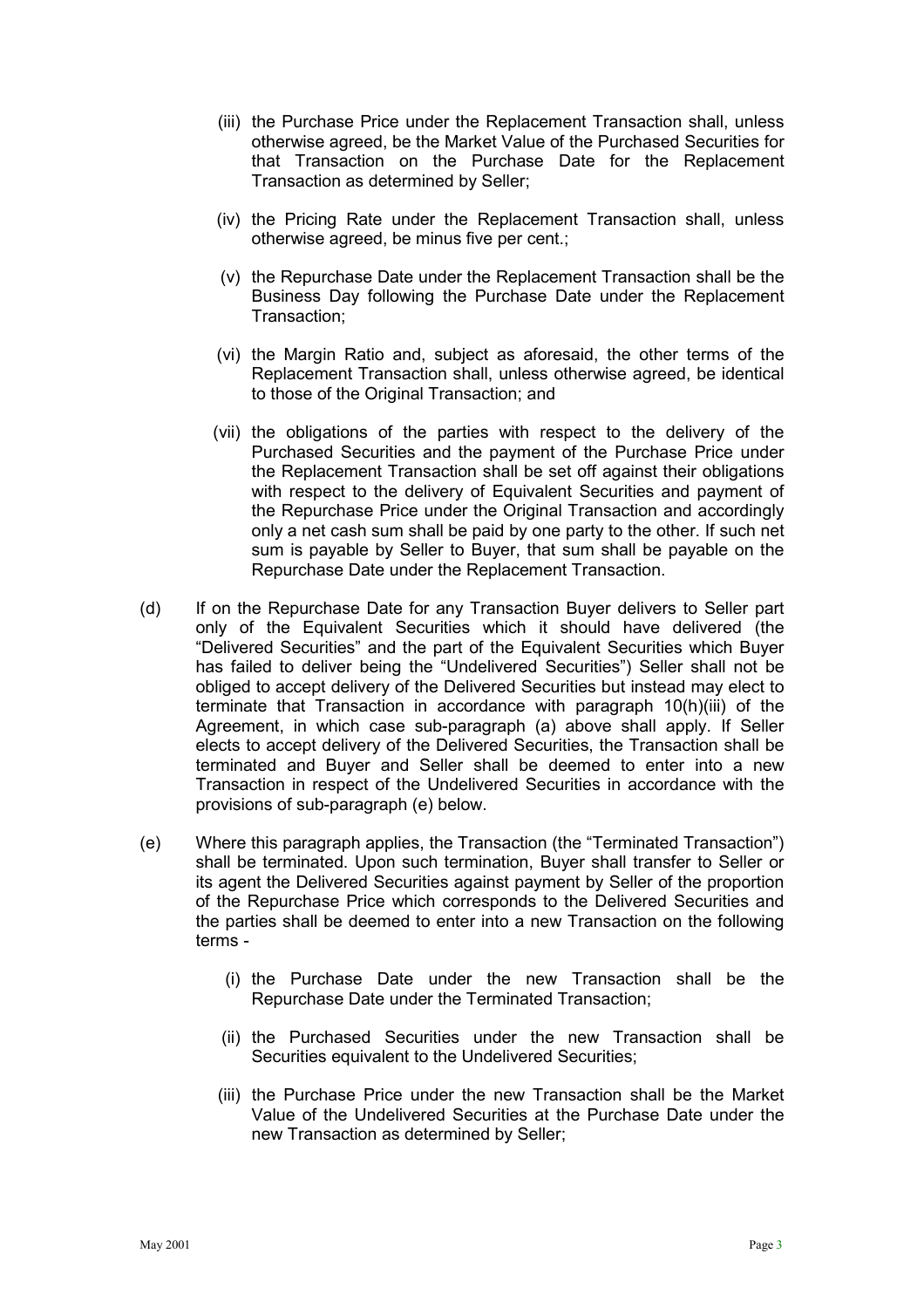- (iv) the Repurchase Date under the new Transaction shall be the Business Day following the Purchase Date under the new Transaction;
- (v) the Pricing Rate under the new Transaction shall, unless otherwise agreed, be minus five per cent.;
- (vi) the Margin Ratio and, subject as aforesaid, the other terms of the new Transaction shall, unless otherwise agreed, be identical to those of the Terminated Transaction; and
- (vii) the obligations of the parties with respect to the delivery of the Undelivered Securities and the payment of that part of the Repurchase Price which corresponds to the Undelivered Securities under the Terminated Transaction shall be set off against their obligations with respect to the delivery of the Purchased Securities and the payment of the Purchase Price under the new Transaction and accordingly only a net cash sum shall be paid by Seller to Buyer. If such net sum is payable by Seller to Buyer, that sum shall be payable on the Repurchase Date under the new Transaction.

### **5. Withholding tax**

(a) Transactions in Domestic Purchased Securities between an Italian resident and a counterparty which is not resident in Italy for Italian tax purposes (but excluding the foreign branches of entities incorporated in Italy) where the non-Italian party is Buyer, are subject to the then applicable withholding tax in accordance with the following formula which provides the adjustment of the originally agreed Pricing Rate (such adjustment expressed as a percentage, the "Pricing Rate Adjustment") in such a manner which reduces the Pricing Rate by a percentage equal to the relevant applicable withholding tax rate on any capital gains realised on the relevant Domestic Purchased Securities unless otherwise provided in any applicable tax treaty.

Pricing Rate Adjustment = (Pssnt - Pssnp) *x* Awtr *x* (360/gg) *x* (100/Pssnp)

| $Pssnt =$ | Prezzo supersecco netto a<br>termine          | Sell Back Price net of accrued<br>interest and matured original issue<br>discount                        |
|-----------|-----------------------------------------------|----------------------------------------------------------------------------------------------------------|
| $Pssnp =$ | Prezzo supersecco netto a<br>pronti           | price net of accrued<br>Purchase<br>interest and matured original issue<br>discount                      |
| Awtr $=$  | Tasso della ritenuta<br>d'imposta applicabile | Applicable withholding tax rate                                                                          |
| =<br>gg   | giorni di durata della<br>Transaction         | number of days in the Transaction<br>(excluding the Purchase Date and<br>including the Repurchase Date). |

To the extent that the withholding tax referred to above is applicable to Buyer and Seller is required to pay the amount of such withholding tax to the Italian tax authorities, Seller shall be entitled to deduct the amount of such tax from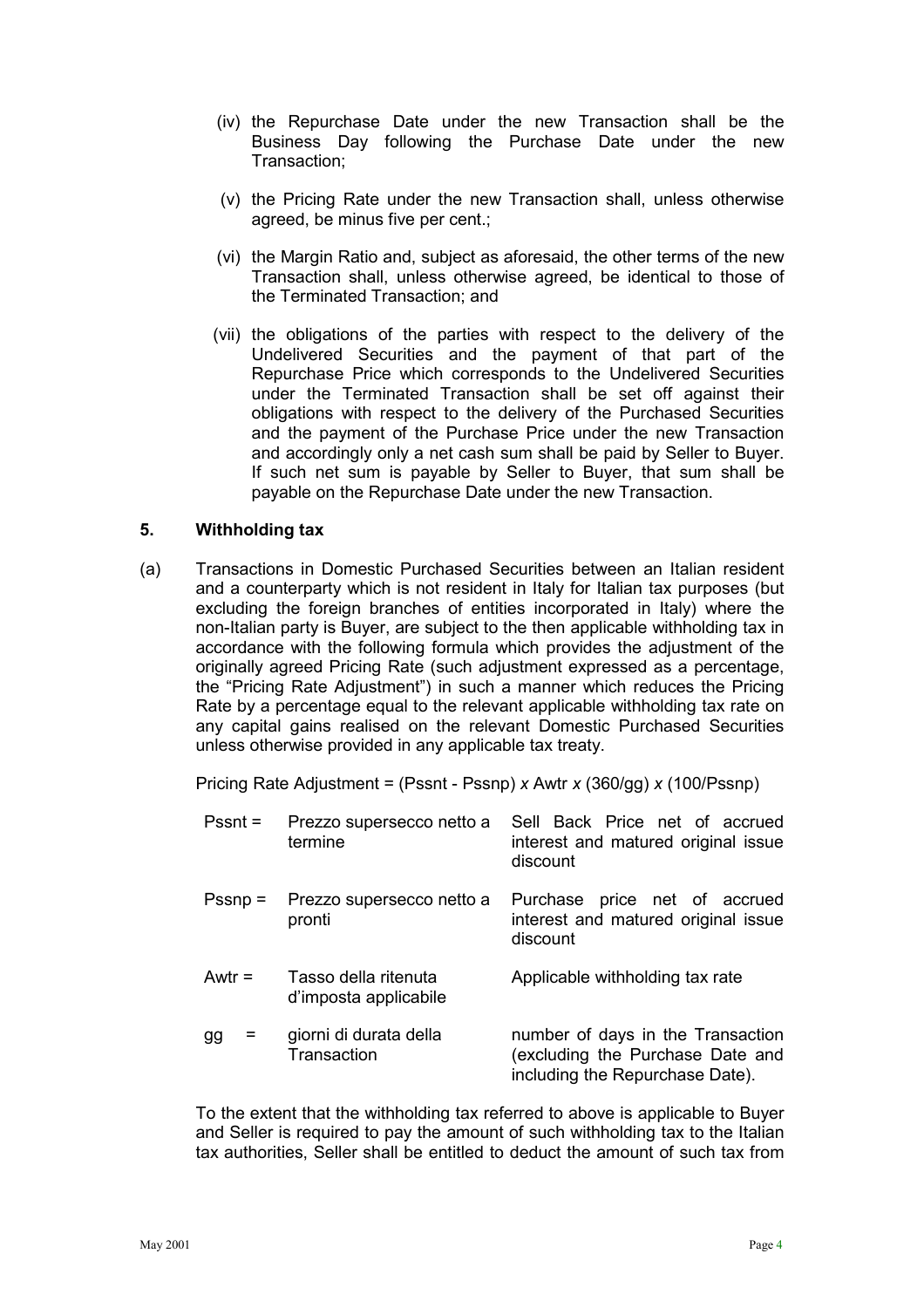the Repurchase Price as adjusted in accordance with the Pricing Rate Adjustment or, within ten days of the demand of Seller to make the relevant payment, Buyer shall reimburse Seller in respect of the amount required to be paid by it. Seller shall, upon demand by Buyer, provide Buyer with appropriate evidence of the amount of tax deducted and paid to the Italian tax authorities as Buyer may reasonably require to obtain any tax relief under any applicable tax treaty or to obtain any tax credit in respect of its income in the country in which it is resident or out of which it is acting.

- (b) Should Buyer be
	- (i) resident in a country with which Italy has entered into a double tax treaty which recognises the Italian tax authorities' right to exchange information with the tax authorities of such country; or
	- (ii) a supranational entity,

no withholding tax shall apply pursuant to Article 26bis of Presidential Decree no.  $600$  of  $29<sup>th</sup>$  September, 1973.

## **6. Construction of Buy/Sell Back Annex**

The provisions of the Buy/Sell Back Annex shall apply to Buy/Sell Back Transactions in Domestic Purchased Securities as if -

- (a) references to Buy/Sell Back Transactions shall be construed as references to Buy/Sell Back Transactions in Domestic Purchased Securities; and
- (b) references to Purchased Securities shall be construed as references to Domestic Purchased Securities.

### **7. Income**

- (a) Unless otherwise agreed
	- (i) paragraph 5 of the Agreement shall apply without modification in respect of any payment of Income in respect of Italian Bonds which could be received without a withholding or deduction on account of Italian tax being made at source by an owner of such Italian Bonds which is a body corporate resident in Italy or in one of the jurisdictions listed in Decree of the Minister of Finance of the Republic of Italy dated 4<sup>th</sup> September, 1996 issued pursuant to Legislative Decree no. 239 of  $1<sup>st</sup>$  April, 1996 having an appropriate double tax treaty with Italy (whether or not either of the parties is such a body corporate);
	- (ii) paragraph 5 of the Agreement shall be modified, in its application to any payment of Income in respect of Italian Bonds other than such a payment falling within sub-paragraph (i) above, by deducting from the amount required to be transferred or credited under that paragraph an amount equal to any amount which would, on the assumption that Buyer owned the Italian Bonds at the relevant Income Payment Date, be withheld or deducted at source on account of Italian tax;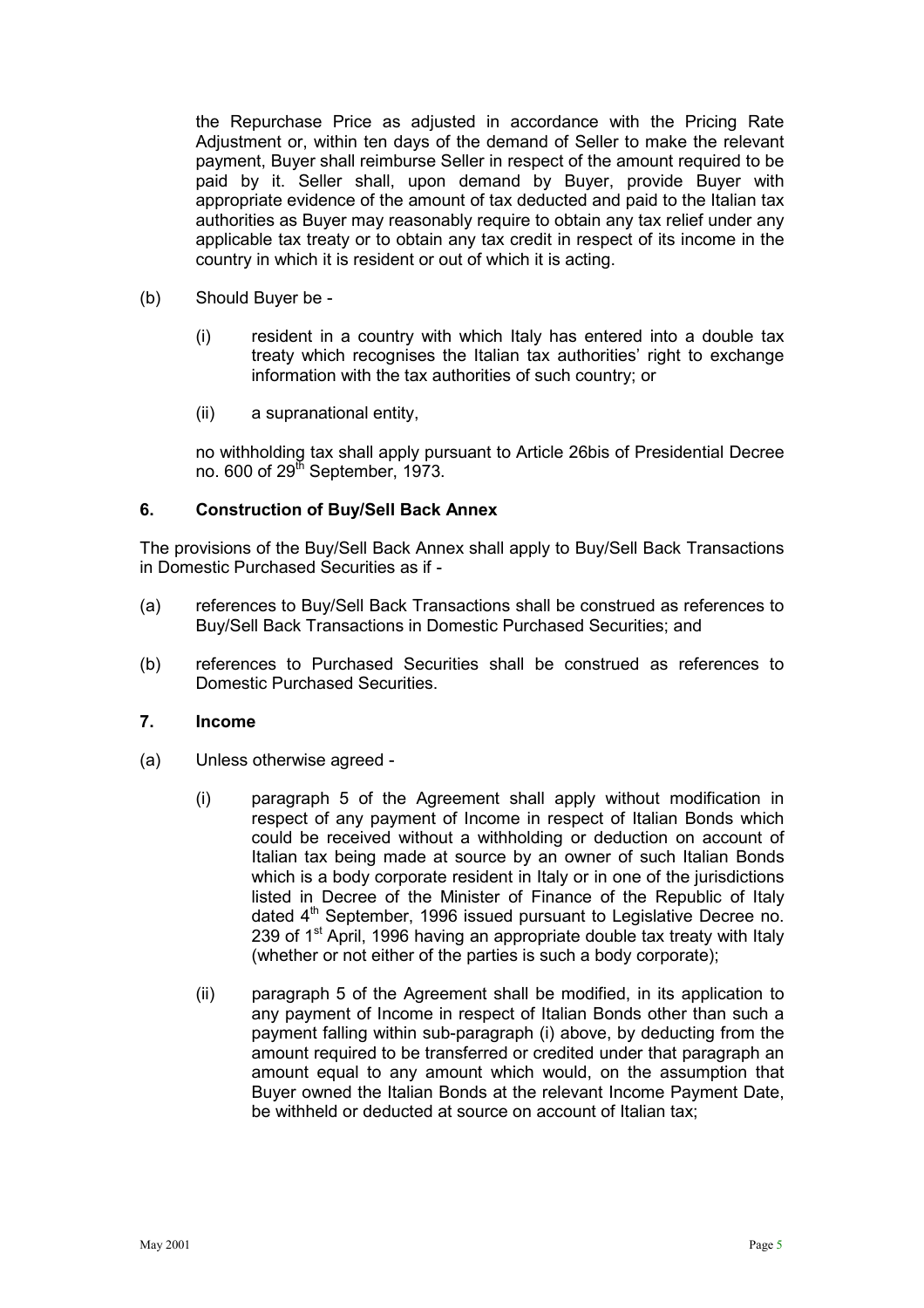- (iii) in relation to Buy/Sell Back Transactions in Italian Bonds, the amount "IR" in the formula for computing the Sell Back Price pursuant to paragraph 2(iii)(y) of the Buy/Sell Annex shall be calculated on the same basis as the amount required to be transferred or credited pursuant to paragraph 5 is calculated in accordance with subparagraphs (i) and (ii) above;
- (iv) without prejudice to the provisions set out in the final sentence of subparagraph 5(a) above, neither party shall be obliged to deliver or transfer to the other, or to account to the other for, any tax credits or refunds to which it may become entitled in respect of Income on Italian Bonds; and
- (v) paragraph 11 of the Agreement (Tax Event) shall not apply to any Transaction by virtue of any Italian Bonds ceasing to be Securities in respect of which a deduction or withholding on account of Italian tax is required to be made in respect of a payment of Income to such an owner as is referred to in sub-paragraph (i) above.
- (b) For the purposes of this paragraph "Italian Bonds" means any Securities which are issued by the Italian government or local authorities (or the Securities which for Italian tax purposes are treated likewise) or by other entities and to which the provisions of Legislative Decree no. 239 of  $1<sup>st</sup>$  April, 1996, as amended, granting a special tax treatment will apply.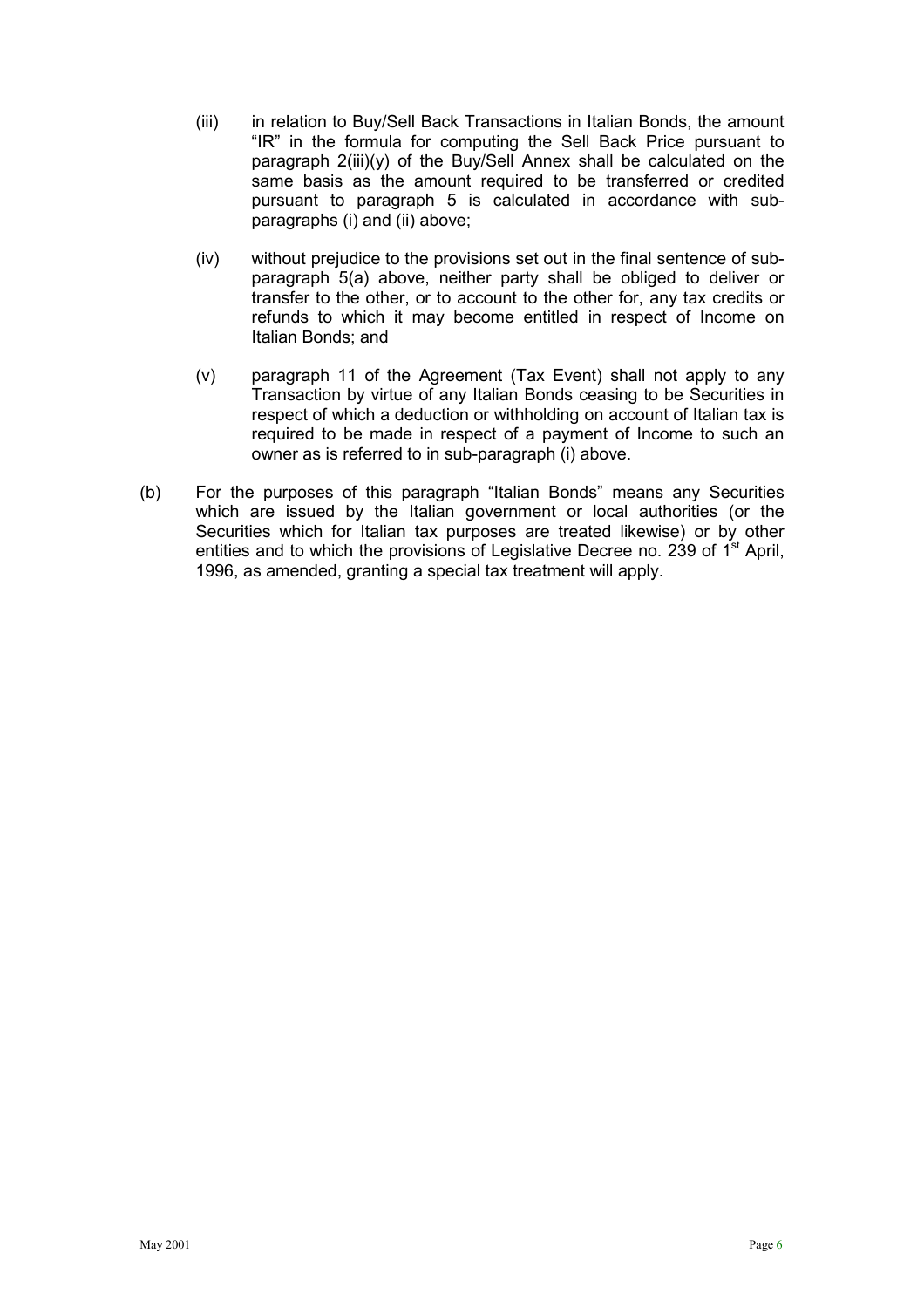# **TBMA/ISMA GLOBAL MASTER REPURCHASE AGREEMENT (2000 VERSION)**

### **Guidance notes to the Italian Annex**

These guidance notes -

- are designed to provide users of the Italian Annex with information on its content;
- do not form part of the Italian Annex or the Agreement; and
- summarise certain, but not all, of the provisions of the Italian Annex.

## **Purpose and scope**

1. The Italian Annex is intended to apply in all Transactions relating to Domestic Purchased Securities (as defined in paragraph 2 of the Annex), which are essentially constituted by securities which are issued in Italy whether or not the issuer is incorporated in Italy or has a presence in Italy.

## **Single Confirmation for a Buy/Sell Back Transaction**

2. Under Italian market practice, a Buy/Sell Back Transaction is treated as a single combined transaction not divisible into its components. For this reason, the confirmation in respect of a Buy/Sell Back Transaction is in the form of a single document covering both the purchase and the resale of Securities.

#### **Definition of "Accrued Interest"**

3. The Italian Annex contains a definition of Accrued Interest applicable to Domestic Purchased Securities. For Accrued Interest with respect to Domestic Purchased Securities the calculation of Income is made excluding the issue date, but including the next Income Payment Date or the last Income Payment Date, as the case may be, in accordance with the current rules applicable in Italy to these calculations following the introduction of the euro.

## **Definition of "Sell Back Differential"**

4. The Italian Annex contains a definition of "Sell Back Differential" for any Transaction in Domestic Purchased Securities which reflects the fact that the calculation of Accrued Interest paid on the Purchase Date for such a Transaction is made excluding the Purchase Date, but including the next Income Payment Date or the last Income Payment Date, as the case may be, in accordance with the current rules applicable in Italy to these calculations following the introduction of the euro.

## **Settlement method**

5.1 A Buy/Sell Back Transaction under the Italian Annex may be settled either "in the counter" (giornaliera titoli), which is the normal settlement method, or "over the counter" (Conto Accentrato Titoli (CAT) copertura giornaliera), which is a settlement system that is used only in exceptional circumstances.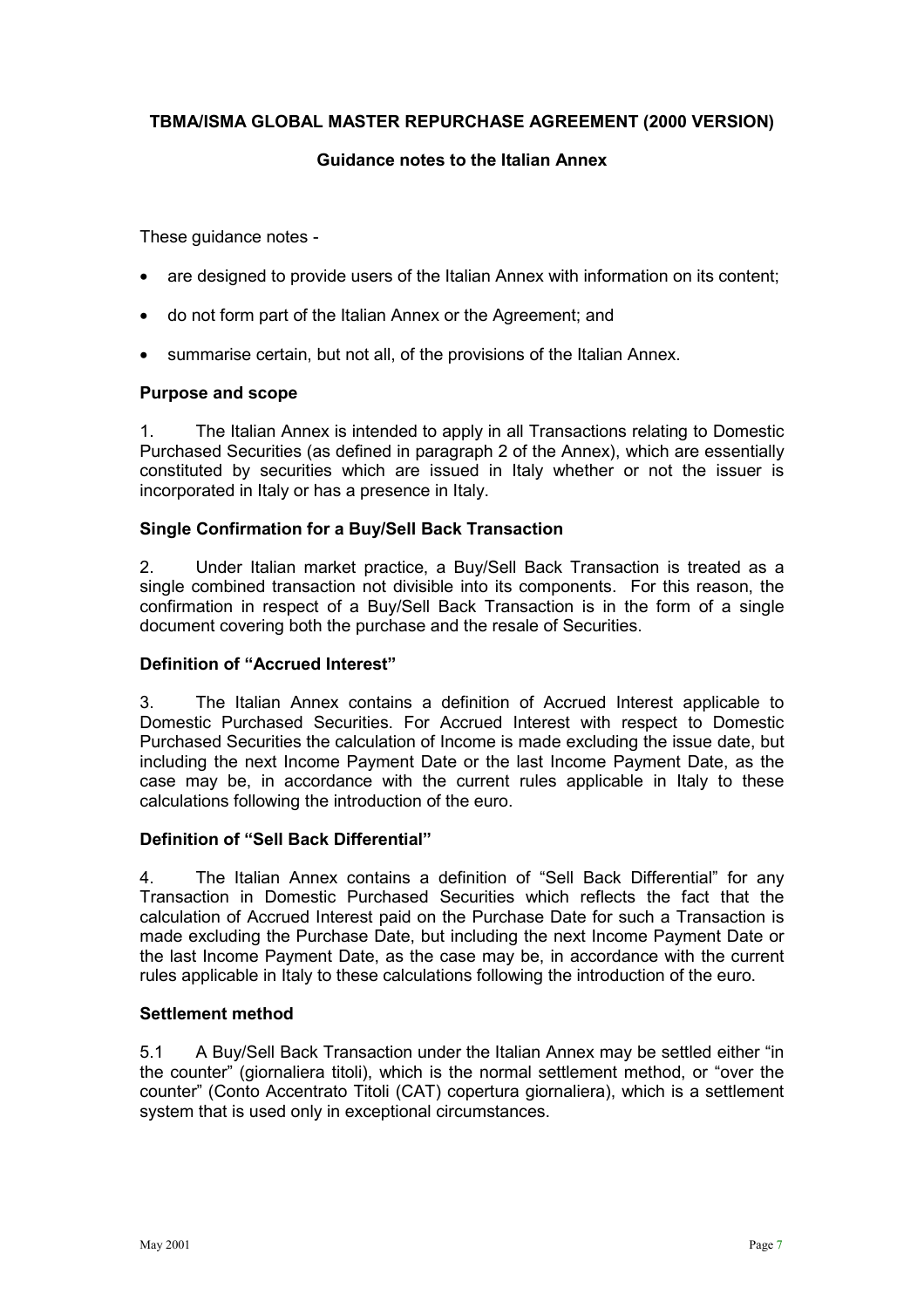5.2 However a Buy/Sell Back Transaction under the Italian Annex shall only be settled "over the counter" if the parties agree beforehand and specify in the relevant Confirmation that the "over the counter" settlement method shall apply.

# **Late Delivery of Securities or Equivalent Securities.**

6.1 In the Italian market there is no practice for late delivery of Securities or Equivalent Securities as the Bank of Italy does not accept performance other than in the exact terms of the agreement and may impose heavy sanctions in case of delayed or failed delivery. Italian market participants have therefore deemed it necessary to provide that the party who has failed to deliver Securities or Equivalent Securities should have additional remedies. Paragraph 4 of the Annex makes clear that, where the innocent party terminates the Transaction, that party is entitled to recover all the costs associated with the termination, including interest foregone on any deposit which the innocent party is required to make with the Bank of Italy.

6.2 As an alternative to terminating the Transaction, the innocent party may elect to "roll over" the Transaction in whole or in part. This is achieved by terminating the original transaction and entering into a replacement transaction. The pricing rate for the replacement transaction is minus five per cent., unless the parties agree otherwise.

# **Withholding Tax**

7.1 Paragraph 5(a) of the Annex reflects that Italian withholding tax may be required to be applied to the capital gains realised as a result of Transactions in Domestic Purchased Securities and/or Italian Bonds. In such a case, the party which is required to pay the amount of withholding tax is entitled to deduct the amount of the withholding from the Repurchase Price or to obtain reimbursement of that amount from the other party within ten days of demand. The agreed Pricing Rate is adjusted by the application of the Pricing Rate Adjustment (calculated in accordance with the formula in paragraph 5(a)) to give a new Pricing Rate which in turn gives a new Sell Back Price, taking into account the applicable withholding tax rate.

7.2 Paragraph 5(a) also provides that a party that has made a deduction in respect of withholding tax must, upon request, provide to the other party appropriate evidence of the payment to the Italian tax authorities of the amount deducted in order to assist the other party in obtaining any tax relief or tax credit available under any applicable tax treaty or under the local law of the country of which the other party is a resident or out of which it is acting.

7.3 Paragraph 5(b) of the Italian Annex refers to the relevant applicable Italian tax provisions which provide that where a Buyer is either (i) resident in a country with which Italy has entered into a double tax treaty which recognises the Italian tax authorities' right to exchange information with the tax authorities of such country; or (ii) a supranational entity, there is no withholding tax.

7.4. Where withholding tax applies, parties should specify in the confirmation the basis upon which the Pricing Rate is calculated (i.e. net or gross of withholding tax on capital gains) in order for the basis of calculation to be clear.